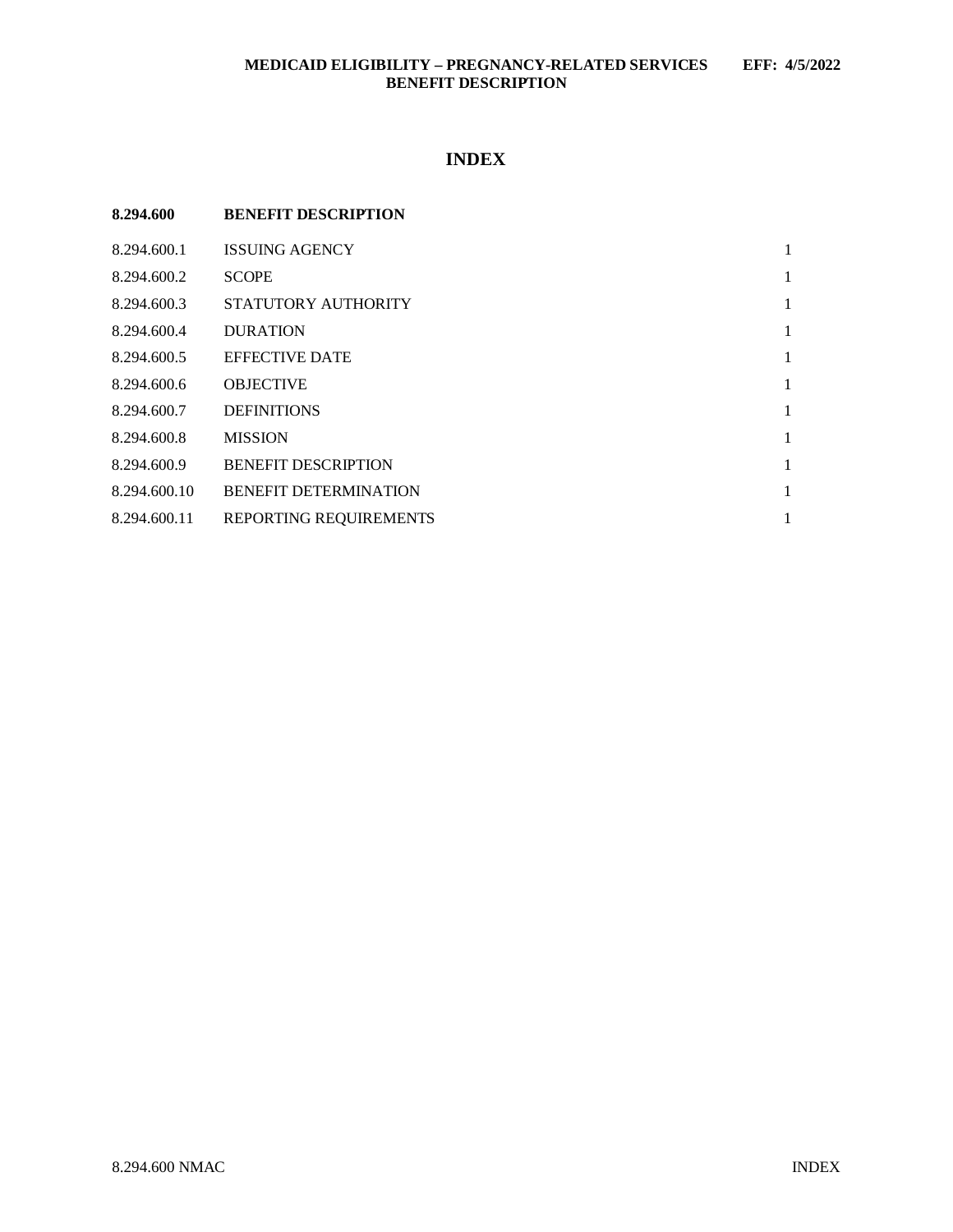### **TITLE 8 SOCIAL SERVICES CHAPTER 294 MEDICAID ELIGIBILITY - PREGNANCY-RELATED SERVICES BENEFIT DESCRIPTION**

<span id="page-1-0"></span>**8.294.600.1 ISSUING AGENCY:** New Mexico Human Services Department (HSD). [8.294.600.1 NMAC - Rp, 8.294.600.1 NMAC, 1/1/2019]

<span id="page-1-1"></span>**8.294.600.2 SCOPE:** The rule applies to the general public. [8.294.600.2 NMAC - Rp, 8.294.600.2 NMAC, 1/1/2019]

<span id="page-1-2"></span>**8.294.600.3 STATUTORY AUTHORITY:** The New Mexico medicaid program is administered pursuant to regulations promulgated by the federal department of health and human services under Title XIX of the Social Security Act as amended or by state statute. See Section 27-1-12 *et seq*., NMSA 1978. [8.294.600.3 NMAC - Rp, 8.294.600.3 NMAC, 1/1/2019]

<span id="page-1-3"></span>**8.294.600.4 DURATION:** Permanent.

[8.294.600.4 NMAC - Rp, 8.294.600.4 NMAC, 1/1/2019]

<span id="page-1-4"></span>**8.294.600.5 EFFECTIVE DATE:** January 1, 2019, or upon a later approval date by the federal centers for medicare and medicaid services (CMS), unless a later date is cited at the end of the section. [8.294.600.5 NMAC - Rp, 8.294.600.5 NMAC, 1/1/2019]

<span id="page-1-5"></span>**8.294.600.6 OBJECTIVE:** The objective of this rule is to provide eligibility guidelines when determining eligibility for the medical assistance division (MAD) medicaid program and other health care programs it administers. Processes for establishing and maintaining this category of eligibility are found in the affordable care general provision chapter located at 8.291.400 NMAC through 8.291.430 NMAC. [8.294.600.6 NMAC - Rp, 8.294.600.6 NMAC, 1/1/2019]

<span id="page-1-6"></span>**8.294.600.7 DEFINITIONS:** Refer to 8.291.400.7 NMAC. [8.294.600.7 NMAC - Rp, 8.294.600.7 NMAC, 1/1/2019]

<span id="page-1-7"></span>**8.294.600.8 MISSION**: To transform lives. Working with our partners, we design and deliver innovative, high quality health and human services that improve the security and promote independence for New Mexicans in their communities.

[8.294.600.8 NMAC - Rp, 8.294.600.8 NMAC, 1/1/2019; A, 4/5/2022]

<span id="page-1-8"></span>**8.294.600.9 BENEFIT DESCRIPTION:** This category provides the full range of Medicaid coverage for the duration of the pregnancy and for the 12-month postpartum period. [8.294.600.9 NMAC - Rp, 8.294.600.9 NMAC, 1/1/2019; A, 4/5/2022]

<span id="page-1-9"></span>**8.294.600.10 BENEFIT DETERMINATION:** The HSD income support division (ISD) determines initial and ongoing eligibility. Refer to affordable care general provision chapters located at 8.291.400 through 8.291.430 NMAC for eligibility requirements. An individual eligible for pregnancy-related services medicaid remains eligible throughout the pregnancy and for a 12-month postpartum period in accordance with 8.291.400.14 NMAC. Retroactive medicaid coverage is provided in accordance with 8.200.400.14 NMAC. [8.294.600.10 NMAC - Rp, 8.294.600.10 NMAC, 1/1/2019; A, 4/5/2022]

<span id="page-1-10"></span>**8.294.600.11 REPORTING REQUIREMENTS:** All changes that may affect eligibility must be reported within 10 calendar days of the date of the change as detailed in 8.291.400 NMAC. [8.292.600.11 NMAC - Rp, 8.294.600.11 NMAC, 1/1/2019]

# **HISTORY OF 8.294.600 NMAC:**

# **History of Repealed Material:**

8.294.600 NMAC, Benefit Description, filed 9/17/2013 - Duration expired 12/31/2013.